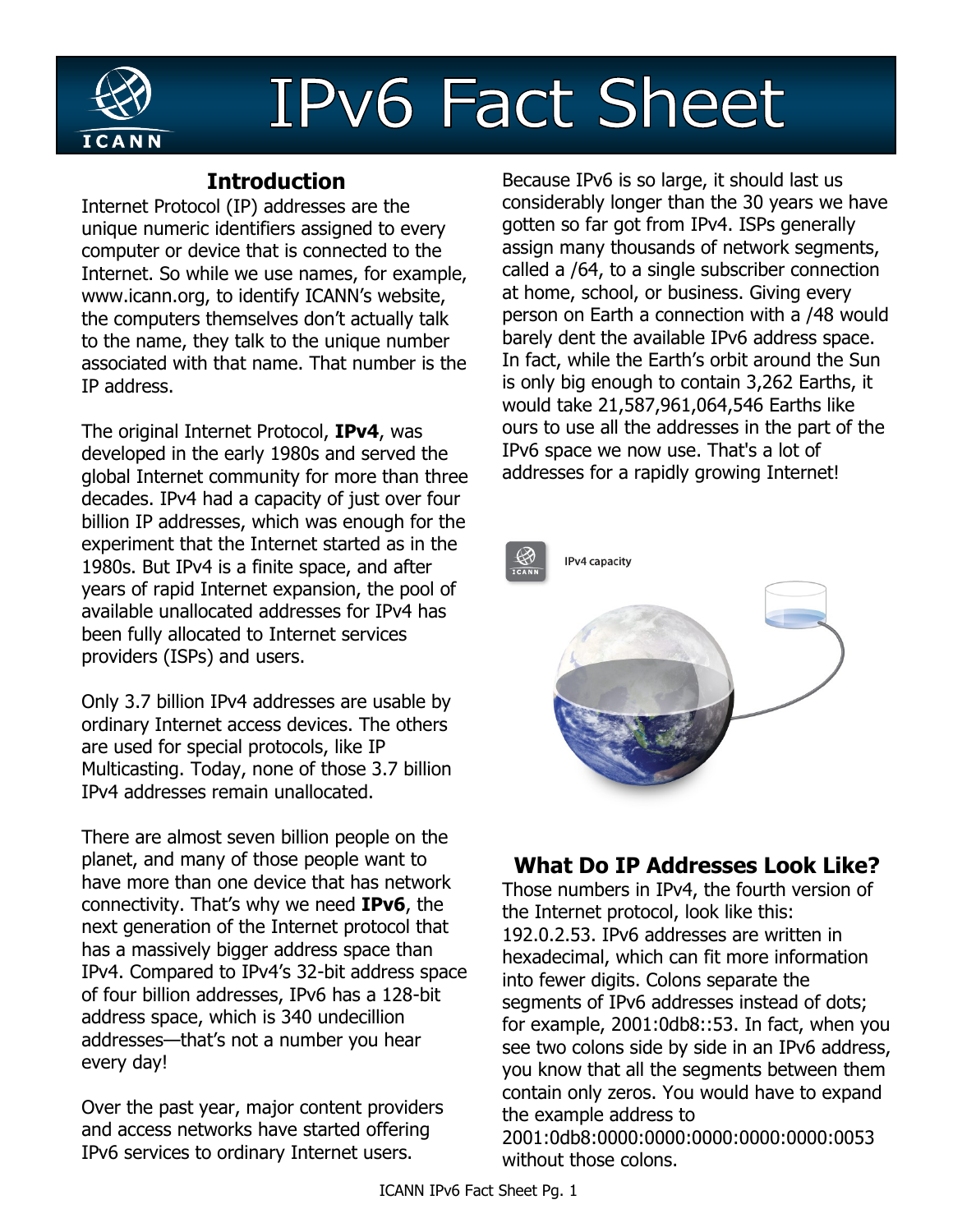## **How are IPv6 Addresses Distributed?**

IP addresses are distributed in a hierarchical system. As the Internet Assigned Numbers Authority (IANA) functions operator, ICANN allocates IP addresses to the five Regional Internet Registries (RIRs) around the world, and the RIRs then allocate smaller IP address blocks to ISPs and other network operators. From there, the ISPs and other Internet operators assign the addresses to the individual Internet connections used by most computer users.

ICANN's Board of Directors ratified the policy governing the allocation of IPv6 address space to RIRs in September 2006. The key policy elements are:

- RIRs receive IPv6 blocks in /12 units
- RIRs can receive an additional block when they have used 50 percent of their existing allocation.
- The number of /12 units RIRs receive is based on a formula established by IANA.

#### **What is a /12 unit?**

A /12 is a block 1,048,576 times the size of the minimum allocation made by RIRs to ISPs and other network operators. Some ISPs run very large networks and receive blocks thousands of times larger than the minimum, but a /12 allows for at least tens of thousands of allocations to organizations running networks before the block is fully allocated.

To give you a sense of how many IP addresses are in a /12 block: All five RIRs were allocated a /12 of IPv6 address space in 2006. As of the end of 2010, none of them had requested additional address space.

#### **The Policy details**

The IPv6 policy contains a formula for determining when an RIR qualifies for additional IPv6 address space and how much it can receive. To qualify for additional IPv6 address space, the RIR must have less than 50 percent of a /12 left, or it must not have

enough space to meet its members' needs for the coming nine months.

#### **Defining the variables**

The variables in the policy's formula are available space and necessary space. All an RIR's IPv6 address space is considered available for allocation unless it is a *reservation* that will expire within the next three months, or is fragmented.

The policy's formula considers recent history and future projects to determine how much address space an RIR might need in the future. The formula works this way: First, simple averaging is used to determine the number of addresses allocated per month during the past six months. This average helps determine how much space an RIR is expected to need in the near term. If the RIR's *available* space is not enough for the next nine months of allocations, the RIR qualifies for additional address space.

#### **Special needs**

The policy also allows special facts to be taken into account when calculating how much additional IPv6 address space an RIR qualifies to receive. They might apply if there was a new regional policy or external factors "such as new infrastructure, new services within the region, technological advances or legal issues." In all cases, the RIR must explain the change in consumption rate or the impact of the new policy, or must provide an analysis of the external factors. If an RIR's data is not sufficiently clear, it can be questioned.

#### **The calculation**

Once this information is collected, the calculation can go forward:

Necessary Space = Average Number of Addresses Allocated Monthly during the Past 6 Months x Length of Period in Months

Although each RIR provides all these data to ICANN's IANA Department with its request, most of the data are published every day in a